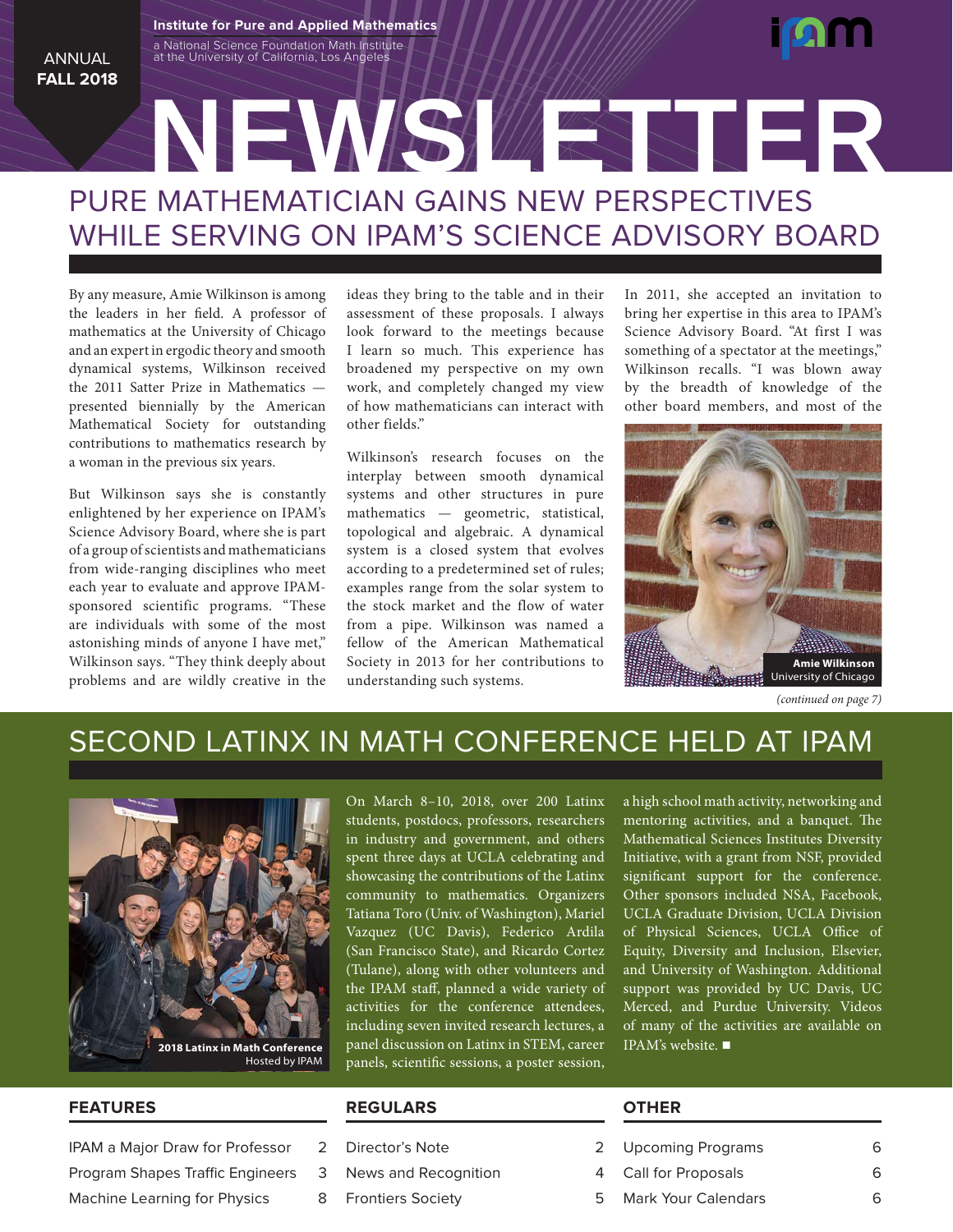## NOTE FROM DIRECTOR DIMA SHLYAKHTENKO



In looking back over my first year as IPAM director, I can report that IPAM continues to be an amazing incubator of innovation, bringing together mathematicians and other scientists for exciting and impactful programs.

Our fall 2017 Complex High Dimensional Energy Landscapes long program focused on mathematical techniques for sampling and analyzing complicated multivariable functions. Such functions include energy and electronic property landscapes of inorganic, organic, biomolecular, and hybrid

materials and functional nanostructures. It was motivated by previous IPAM programs, including Chemical Compound Space in 2011 and Many Particle Systems and Machine Learning in 2016. Our spring 2018 long program, Quantitative Linear Algebra, focused on connections between quantitative finite-dimensional linear algebra questions and a "continuum limit" of these questions described by infinitedimensional functional analysis.

In addition to a short workshop on privacy in biomedical data, IPAM hosted standalone workshops on Zimmer's conjecture and on mathematics of deep learning. Demand was so high that we had to close registration to these workshops weeks in advance. This past summer, we offered a Graduate Summer School on mean field games, following a workshop on that topic last August. In addition to our undergraduate Research in Industrial Projects for Students (RIPS) program in Los Angeles, we offered RIPS in Hong Kong (in partnership with HKUST), and graduate programs in Berlin (MODAL) and, our newest, Japan (Tohoku University). One of

the highlights of the year was a conference showcasing and celebrating mathematical achievements of the Latinx community.

Thanks to a generous gift from Mark Green and his family, we were able to expand the Green Family Lecture series to twice a year. This past year, we featured Facebook's Yann LeCun and Fields Medalist Vaughan Jones. Other public events included the Calculus of Comedy, featuring a panel of math-y Hollywood scriptwriters, and a lecture by French mathematician Yann Brenier on optimal transportation theory.

IPAM is grateful to its many donors, whose combined generosity raised over \$200,000 for the Director's Endowment fund (which will be matched 1:1 by the Dean of Physical Sciences at UCLA). Through a special arrangement, the Dean has extended his matching program for one more year.

I hope that you enjoy this Newsletter and that you will engage with IPAM by participating in a program or workshop, attending a public lecture, or taking part in our fundraising campaign.  $\blacksquare$ 

### IPAM'S ENVIRONMENT AND NETWORK A MAJOR DRAW FOR UCLA MATH PROFESSOR

Whether it's a workshop lasting a few days or a long program spanning several months — and he has participated in both — UCLA mathematics professor Wilfrid Gangbo always knows the time he spends at an IPAM event will be highly productive.

"IPAM provides an environment where you can focus on your research free of any distractions," Gangbo says. "During the time of the program you are not teaching or performing any administrative responsibilities that you would typically have in your daily academic work. And, whereas in your home institution you might have a few people whose research is in a similar area, at an IPAM program there are dozens of people you can interact with who have overlapping interests, which makes for a much different dynamic."

Gangbo's work focuses on the calculus

of variations — specifically, optimization problems in fields such as fluid mechanics, economics and materials science. Such problems are of particular interest when they come with a constraint. For example, if a bridge is being designed with a certain material, an optimization problem might ask what would be the minimal mass of a bridge to ensure stability under a certain load.

In recent years, Gangbo has concentrated on a specific class of problems known as optimal mass transportation — in its simplest formulation, how, for example, to transport a pile of dirt from an excavation site while expending the least amount of energy. This seemingly rudimentary question has generated an enormous amount of attention in the field of mathematics. "In optimal transportation you are given a rule  $-$  the cost per unit mass of going



from one location to another — and are asked to determine the least expensive form of transport," Gangbo explains. "We have spent a lot of time developing a theory for characterizing best strategies."

(*continued on next page)*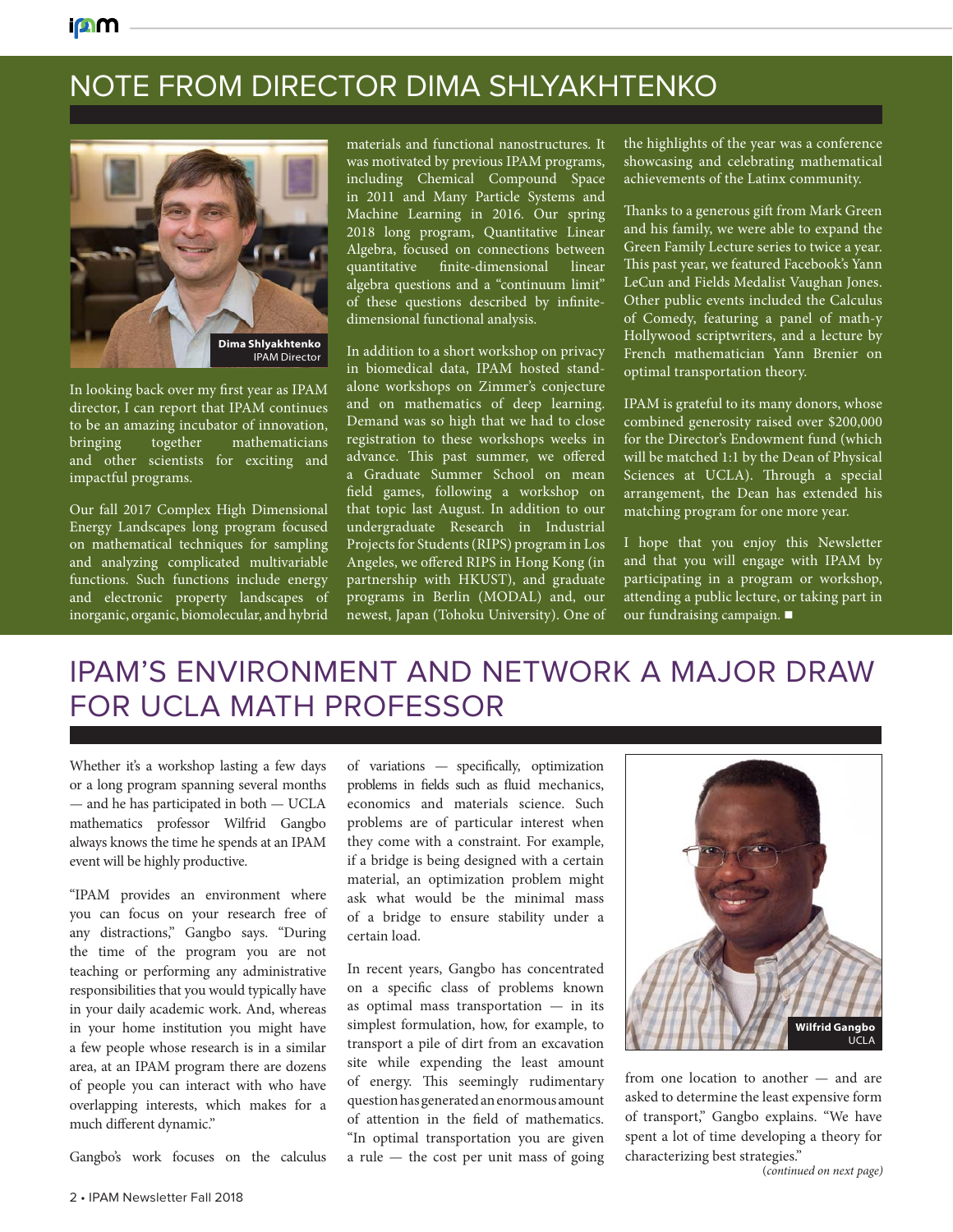# IPAM PROGRAM SHAPES NEW GENERATION OF TRAFFIC ENGINEERS

*Raphael Stern is a PhD student at the University of Illinois and a Visiting Scholar at the Institute for Software Integrated Systems, Vanderbilt University.*

I visited IPAM in 2015 as a PhD student in civil engineering, for the program New Directions in Mathematical Approaches for Traffic Flow Management. Transportation was (and still is) at a crucial stage: the emergence of new technologies such as vehicle connectivity, automation, and shared mobility promises to rapidly change the transportation landscape. With a sense of urgency, researchers from mathematics and engineering came to IPAM to explore new developments in traffic modeling, estimation, and control.

The long program's workshops were designed to provide the basic toolset to understand mobility patterns at the level of the person, the vehicle, the system, and the planet. I received an excellent introduction to an interdisciplinary approach to transportation, which has been central to the work that I have done since then.

The program brought together worldrenowned researchers with different academic

backgrounds who all study similar problems in traffic theory. I had unprecedented access to these researchers, which allowed me to gain insight beyond what would have been possible anywhere else. I believe that the format of a long program, which enables this type of interaction, is one of IPAM's greatest strengths.

Through IPAM, I saw the important role that mathematics plays in traffic theory. The joint work on traffic control using a small number of autonomous vehicles that I began at IPAM with my advisor Dan Work (Civil/ECE, Vanderbilt), Jonathan Sprinkle (ECE, Arizona), Benedetto Piccoli (Math, Rutgers-Camden), and Benjamin Seibold (Math, Temple), led to a large experiment in Arizona that demonstrated the ability of a low penetration rate of autonomous vehicles (~5%) to substantially alter the traffic flow and dampen traffic waves. We will discuss the results and broader implications of this experiment at an upcoming IPAM workshop.

The IPAM program welcomed me into the academic community of traffic theory—a community that started in the 1950s when the construction of highways changed

the transportation landscape. A similar transformation is occurring now as vehicle automation and pervasive data monitoring promise to revolutionize the field, requiring an interdisciplinary approach. Thanks to IPAM, I have conducted interdisciplinary work that extends theory and the application of the mathematics of traffic flow. Next year, I will join the faculty at the University of Minnesota. My desire to pursue an academic career stems from my experience at IPAM.

To watch a video on the Arizona autonomous vehicles experiment, go to http://www.ipam.ucla.edu/y4zdm ■



### **IPAM a Major Draw for UCLA Math Professor**

#### *(continued from page 2)*

Optimal transportation theory was just beginning to emerge as a major field of focus when Gangbo, then on the faculty at Georgia Tech University, was approached by UCLA mathematics professor Andrea Bertozzi and invited to co-organize an IPAM program on the subject. The quarter-long program, held in the spring of 2008, represented Gangbo's first IPAM experience, and it led to collaborations that continue more than a decade later, including one with Alessio Figalli, who was awarded the 2018 Fields Medal for his work in this area.

That initial IPAM experience also proved beneficial eight years later, when Gangbo was recruited to join the UCLA faculty. "The fact that I had organized an IPAM program on optimal transportation theory at UCLA made me more visible to some of the faculty members, and when they learned I was interested, they didn't need to do as much investigation as if they had never met or heard of me," he says. "And from my point of view, knowing that UCLA had such an institute made a position on the mathematics faculty extremely appealing."

Gangbo has remained actively involved with IPAM since joining the UCLA faculty in 2016. He was an organizer of the Mean Field Games workshop in the summer of 2017. In a mean field game, a large number of players interact in such a way that that each individual has a negligible impact on the payoff of the rest of the players. The concept, introduced in 2006, is now widely recognized as an important approach to studying everything from financial markets to voting. "Many engineers in the U.S. had been working on this, but in the math community most of the experts have been concentrated in Europe and Canada," Gangbo says. "It was great to be able to gather experts from different geographic areas and fields in a way that exposed more people to this vibrant and promising area of study." As a follow-up, Gangbo organized and spoke at IPAM's Graduate Summer School on mean field games in June of this year. He is also co-organizer of a related long program on Hamilton-Jacobi-Bellman equations slated for spring 2020.

Born in Porto Novo, the capital of the Republic of Benin in West Africa, Gangbo completed undergraduate and graduate studies in Switzerland before coming to the United States. He remains active in promoting math and science in Africa, especially in his country of origin. Gangbo founded the EcoAfrica project, an association of scientists involved in projects supporting African countries. He continues to organize conferences in Benin and serves on the scientific board of Benin's center for excellence in mathematics. He is also committed to promoting diversity and inclusiveness in mathematics in the U.S.

Gangbo says his IPAM experiences have broadened his perspective on his own work. "It exposes you to a much wider community," he explains. "IPAM selects top people from all over the world who can build on a topic and brings them together; out of that mixture, good things result." $\blacksquare$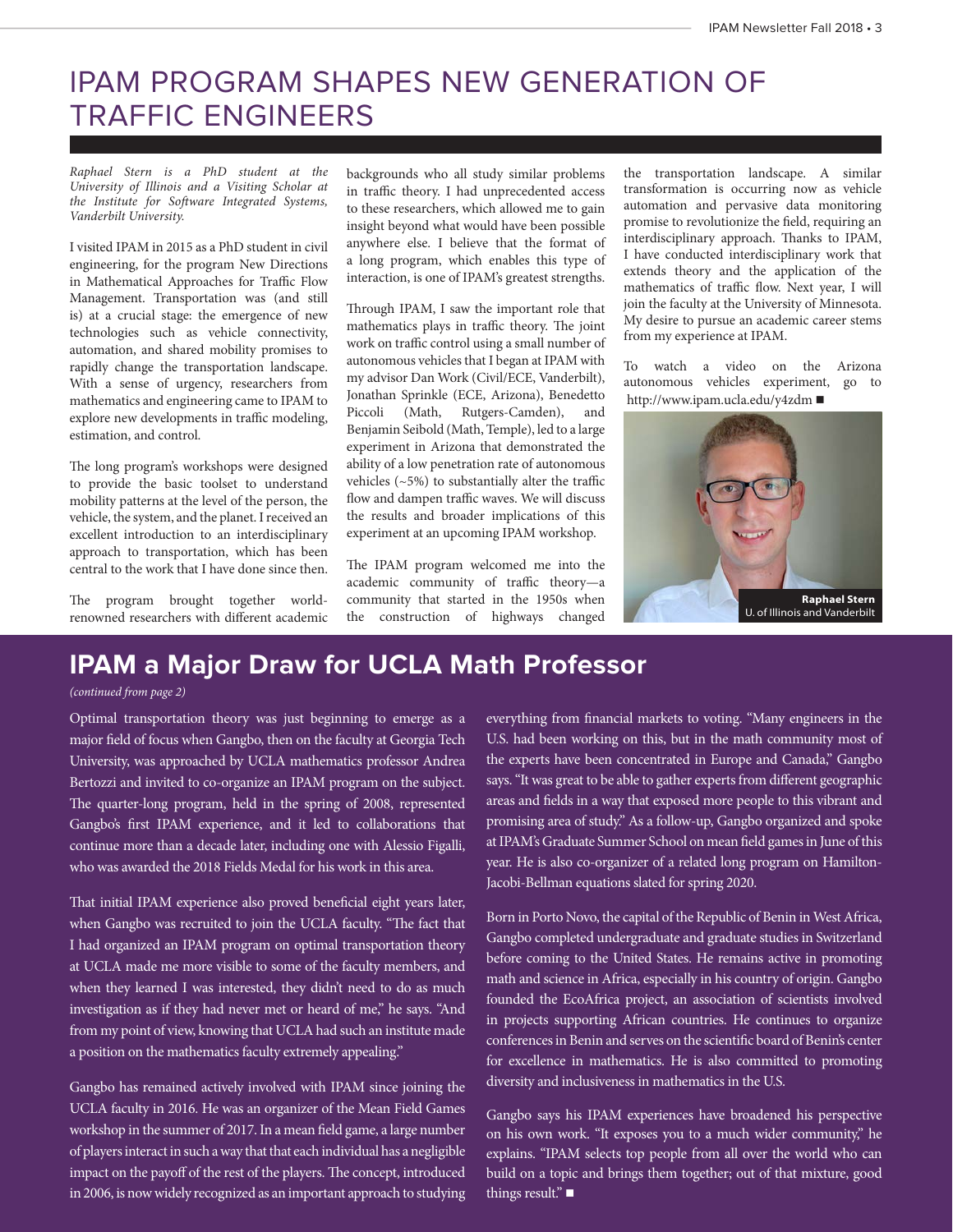# NEWS AND RECOGNITION

#### **IPAM WELCOMES MARIA D'ORSOGNA AS ASSOCIATE DIRECTOR**

**i**nm

Maria D'Orsogna joined IPAM as its Associate Director on August 1, 2018. D'Orsogna is a professor of mathematics at the California State University, Northridge and holds an adjunct professor position in the Biomathematics Department in the Geffen School of Medicine at UCLA. She received her PhD in Theoretical Physics from UCLA in 2003. Since 2005, she has visited IPAM numerous times as a core participant to four long programs, a speaker at several workshops, and an academic mentor for RIPS. Her recent work focuses on mathematical models of cell biology, multi-particle swarming, and social science systems, which she studies using tools from statistical mechanics and applied mathematics.



#### **KRA CHOSEN TO GIVE NOETHER LECTURE**

The Association for Women in Mathematics (AWM) and The American Mathematical Society (AMS) have chosen Professor Bryna Kra to give the AWM-AMS Noether Lecture at the 2019 Joint Math Meetings (JMM) in Baltimore, Maryland. Kra is the Sarah Rebecca Roland Professor of Mathematics at Northwestern University, and was a member of IPAM's Board of Trustees from 2012 to 2015. She was selected for "her profound impact on mathematics, both through her work in the fields of dynamical systems and ergodic theory and through her service to the profession."

#### **CONGRATULATIONS TO IPAM BOARD MEMBERS AND ORGANIZERS**

Several of IPAM's current and former board members and program organizers have received national and international recognition in the past year. In February, Stan Osher, IPAM's Director of Special Projects (UCLA), was elected to the National Academy of Engineering. In April, the American Academy of Arts and Sciences announced the election of Guillermo Sapiro (Duke), Arkadi Nemirovski (Georgia Tech), and Alexei Borodin (MIT). In May, Andrea Bertozzi (UCLA) and Simon Tavaré (Cancer Research UK Cambridge Institute) were elected to the National Academy of Sciences. Finally, at the ICM2018 in August, David Donoho (Stanford) was presented with the Gauss Prize.

#### **GREEN FAMILY LECTURES FEATURED JONES AND LECUN**

A gift from former IPAM director Mark L. Green and his family started the Green Family Lecture Series in 2012. In 2017, an additional gift from the Green family allowed IPAM to offer two lecture series per year. In February, Yann LeCun (Facebook and NYU) gave two public lectures on artificial intelligence during a workshop that he co-organized entitled Deep Learning Techniques. In May, Fields Medalist Vaughan Jones (Vanderbilt) gave the second set of lectures on planar algebra and von Neumann algebras, during the Quantitative Linear Algebra program. The videos of these lectures are available on IPAM's website. IPAM is thankful to the Green family for making these lectures possible.



#### **TONY CHAN APPOINTED PRESIDENT OF KAUST**

IPAM cofounder Dr. Tony Chan recently became the third president of King Abdullah University of Science and Technology (KAUST). According to KAUST's Board Chairman, H.E. Khalid Al-Falih, "Chan's outstanding record as a leader in higher education and innovation will help us accomplish our ambitious goals in this important time of national transformation." Chan was the President of Hong Kong University of Science and Technology for ten years. He previously served as UCLA's Dean of Physical Sciences and NSF's Assistant Director for Math and Physical Sciences. He continues to serve on IPAM's Board of Trustees.



#### **CANDÈS AWARDED MACARTHUR PRIZE**

Emmanuel Candès (Stanford) received a MacArthur Fellowship, better known as a "genius grant," in the fall of 2017. Candès is known for developing a unified framework for addressing a range of problems in engineering and computer science, most notably compressed sensing. His work has laid the groundwork for improvements in many devices that make use of signal and image processing methods. Candès was an organizer of the 2004 IPAM long program, Multiscale Geometry and Analysis in High Dimensions. Around that time, Candès and UCLA's Terry Tao developed some of the key ideas of compressed sensing. Since then, the concept of sparsity has become fundamental in data science. Candès is a member of IPAM's Science Advisory Board, and will give the first Green Family Lectures of 2018-2019 in September.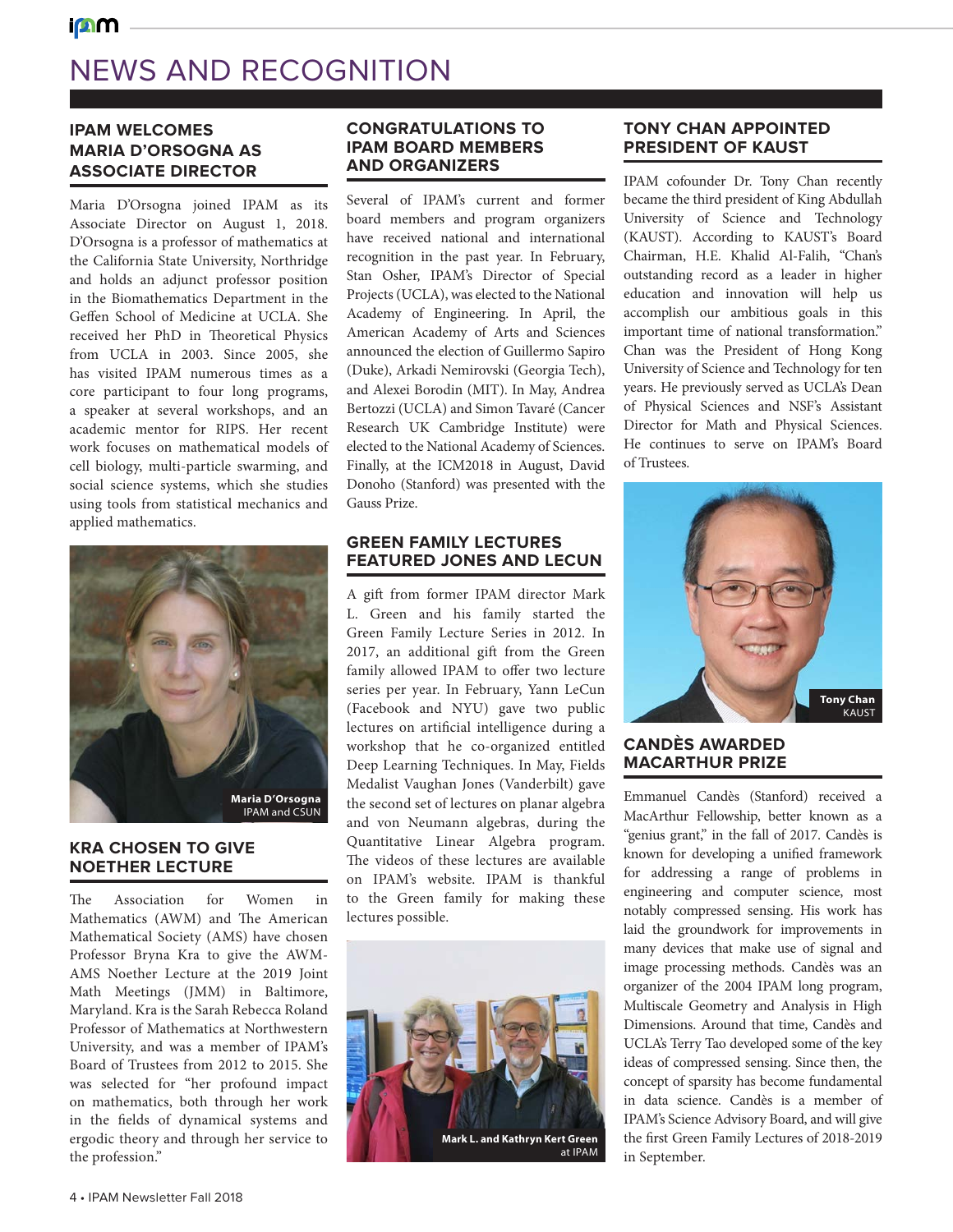### **CONTINUED**

#### **IPAM HOSTS "CALCULUS OF COMEDY" EVENT**

Five writers and producers of The Simpsons, Futurama, and The Big Bang Theory (some of whom have advanced degrees in math, physics, and computer science) shared their love of numbers at an IPAM public outreach event on October 25, 2017. The event began with a lecture by bestselling author Simon Singh (*The Simpsons and Their Mathematical Secrets*), who examined some of the mathematical nuggets hidden in The Simpsons and Futurama. Mathematician Sarah Greenwald (Appalachian State), who teaches and writes about math in popular culture, moderated the panel.

#### **JUAN MEZA JOINS NSF AS DIVISION DIRECTOR**

The National Science Foundation appointed Juan Meza as the Division Director of the Division of Mathematical Sciences earlier this year. Meza was Dean of Natural Sciences at UC Merced since 2011. He previously served as Department Head and Senior Scientist of High Performance Computing Research at Lawrence Berkeley National Laboratory. Meza was a member of IPAM's Board of Trustees from 2009 to 2013, and has been a member of the Board of Directors of the Society for the Advancement of Chicanos and Native Americans in the Sciences, the National Academies Board on Mathematical Sciences and its Applications, and the American Association for the Advancement of Science Council.

#### **IPAM WELCOMES NEW BOARD MEMBERS**

IPAM is pleased to announce that Brenda Dietrich (Cornell) and Russ Caflisch (Courant Institute, NYU) have joined IPAM's Board of Trustees, and Klaus-Robert Müller (TU Berlin) has joined the Science Advisory Board. Caflisch was a UCLA professor and director of IPAM until 2017, when he was selected to lead the Courant Institute. Dietrich recently joined the faculty of the School of Operations Research at Cornell University. Prior to that, she had a 33 year career at IBM where she led the Mathematical Sciences function in the research division. She was elected to the National Academy of Engineering in 2014. Müller is the chair of the Machine Learning Department at TU Berlin. He has been awarded the Science Prize of Berlin and the Vodafone Innovations Award. He is a Member of the German National Academy of Sciences Leopoldina and the Berlin Brandenburg Academy of Sciences.

### **DEAN'S MATCHING OPPORTUNITY EXTENDED!**

Good news — UCLA's Dean of Physical Sciences will match all gifts and multi-year pledges of any amount made to the IPAM Director's Fund Endowment for another year! We raised over \$200,000 towards the endowment so far, including a \$100,000 gift from AMD (arranged by IPAM Trustee Alan Lee) and many gifts from individuals who recognize the important role of IPAM in the scientific community and value our innovative programs. The Dean also created a matching program for estate giving. If you wish to be part of this campaign, please donate online at ipam.ucla.edu/donate or use the enclosed envelope. If you wish to make a multi-year pledge, please contact Sharon Chang at schang@support.ucla.edu. Gifts of \$5,000 or more will be acknowledged on IPAM's upcoming donor wall.

You can still "name a seat" in IPAM's lecture hall with a gift of \$1,500, as well! Read more about the IPAM's giving opportunities and fundraising priorities on our website.

#### **FRONTIERS SOCIETY MEMBERS 2017-2018**

IPAM thanks everyone who joined the Frontiers Society, gave to the Director's Endowment Fund, and all others who donated to IPAM in the past year. Special thanks those who made multi-year pledges!

#### **BENEFACTORS: (\$2500+)**

Tanya Beder and Joseph H. Bretton John B. and Dolores Garnett Mark L. and Kathryn Kert Green Scott and Monique Miller George and Helen Oda Abe Ronald J. and Sharon S. Stern

#### **CHAMPIONS (\$1000**–**\$2499)**

Tony F. and Monica K. Chan Virginia D. and Alfred W. Hales Stanley J. Osher Mike R. Raugh and Vicki L. Johnson Charlie and Sandy Schwennesen Leland Wilkinson and Marilyn Vogel Jeannette M. Wing

#### **VISIONARIES (\$500**–**\$999)**

Robert Baker Russ Caflisch and Carol Meylan James C. and Diana K. Fraser Valerie Hajdik Michael J. Hathaway John W. and Jody A. Jacobs Dima Shlyakhtenko and Olga Radko

#### **INNOVATORS (\$100**–**\$499)**

Allen and Joanie Clement Karina L. Edmonds Madison B. and Kristen L. Gray Eilish and Daniel Hathaway Tatiana Toro and Daniel Pollack

Thanks also to our corporate, foundation and other supporters. IPAM received gifts from AMD, Air Force Research Lab, Google, GumGum, HRL, Microsoft, Praedicat, and The Aerospace Corporation, as well as the Breast Cancer Research Foundation, J.B. Berland Foundation and Julian Schwinger Foundation for Physics Research. IPAM receives grants from the Simons Foundation and NSF's Office of International Science and Engineering, in addition to our main NSF grant. Special thanks to our Latinx in Math Conference sponsors, listed on the first page.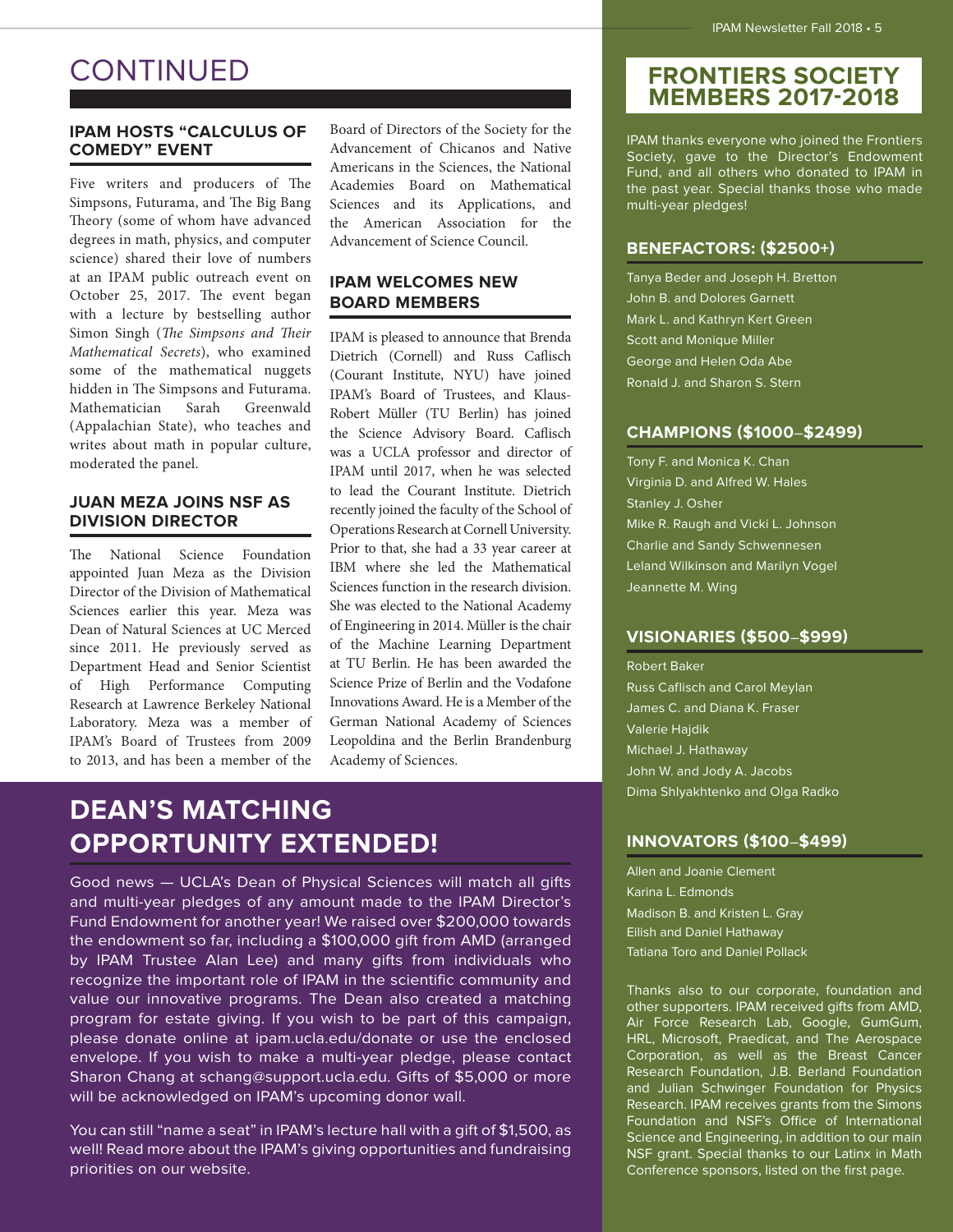### **UPCOMING PROGRAMS**

#### **LONG PROGRAMS**

Science at Extreme Scales: Where Big Data Meets Large-Scale Computing September 12–December 14, 2018

Geometry and Learning from Data in 3D and Beyond March 11–June 14, 2019

Machine Learning for Physics and the Physics of Learning September 4–December 8, 2019

High Dimensional Hamilton-Jacobi PDEs March 9–June 12, 2020

#### **WORKSHOPS**

Analysis and Geometry of Random Shapes January 7–11, 2019

Women in Mathematics and Public Policy January 22–25, 2019

Computational Challenges in Gravitational Wave Astronomy January 28–February 1, 2019

Operator Theoretic Methods in Dynamic Data Analysis and Control February 11–15, 2019

Braids, Resolvent Degree and Hilbert's 13th Problem February 19–21, 2019

Autonomous Vehicles February 25–March 1, 2019

Collaborative Workshop for Women in Mathematical Biology June 17–21, 2019

#### **OTHER PROGRAMS**

Research in Industrial Projects for Students (RIPS)

- Los Angeles, June 24–August 23, 2019
- Berlin, June 24–August 16, 2019
- Sendai, June 17–August 9, 2019
- Singapore, June 3–August 2, 2019

### CALL FOR PROPOSALS

IPAM seeks proposals from the mathematical, statistical, and scientific communities for long programs, winter workshops, summer schools, and exploratory workshops. Proposals are reviewed by IPAM's Science Advisory Board (SAB) at its annual meeting in November. To receive full consideration, please send your program idea to the IPAM Director at director@ipam.ucla.edu by October 1.

#### **WINTER WORKSHOPS**

Winter workshops are typically five days in length, with 20–25 presentations. The proposal should include a short description of the mathematical and scientific content, names of individuals to serve on the organizing committee, and names of individuals that you would like to invite as speakers or participants. The SAB will consider proposals for winter 2020 at its upcoming meeting. Proposals for workshops on multiscale physics will be considered for inclusion in a series of workshops made possible by an endowment from the Julian Schwinger Foundation for Physics Research (JSF).

Summer schools are one to three weeks in length and incorporate both tutorials (a series of 3–4 talks) and research

postdocs. The requirements for summer

school proposals are comparable to those for winter workshops.

#### **LONG PROGRAMS**

Long Programs generally have two complementary streams: one mathematical and one (or more) from other related scientific disciplines where there is the potential for a fruitful and exciting interaction. Alternatively, this might be an interaction between two disparate branches of mathematics. A long program opens with tutorials, followed by three or four one-week workshops and a culminating workshop.

The proposal should include a brief description of the topic, names of individuals to serve on the organizing committee, and a preliminary list of faculty, postdocs, graduate students, and representatives of industry and government you would like to invite. A long program proposal template is available online. Proposals for academic year 2020–2021 will be reviewed at the next SAB meeting.

#### **EXPLORATORY WORKSHOPS**

Exploratory Workshops address urgent problems that mathematics may help solve. They are two or three days long, and can be organized in less than a year. The proposal should follow the guidelines for winter workshops, above, and will be considered at any time.

#### talks illustrating applications. They are directed toward graduate students and

**SUMMER SCHOOLS**

### **Mark Your Calendars**

**September 24, 2018.** Emmanuel Candès (Stanford) will give two public lectures this week as part of the Green Family Lecture Series.

**October 1**–**2, 2018.** IPAM will offer an industrial short course on deep learning and the latest algorithms in artificial intelligence.

**January 28, 2019.** Nobel Laureate Barry Barish (Caltech) will give two public lectures this week as part of the Green Family Lecture Series.

**February 12, 2019.** Application deadline for IPAM's undergraduate and graduate-level Research in Industrial Projects for Students (RIPS) Programs in Los Angeles, Berlin, Sendai, and Singapore.

For more information, go to www.ipam.ucla.edu.

#### **Stay Connected**

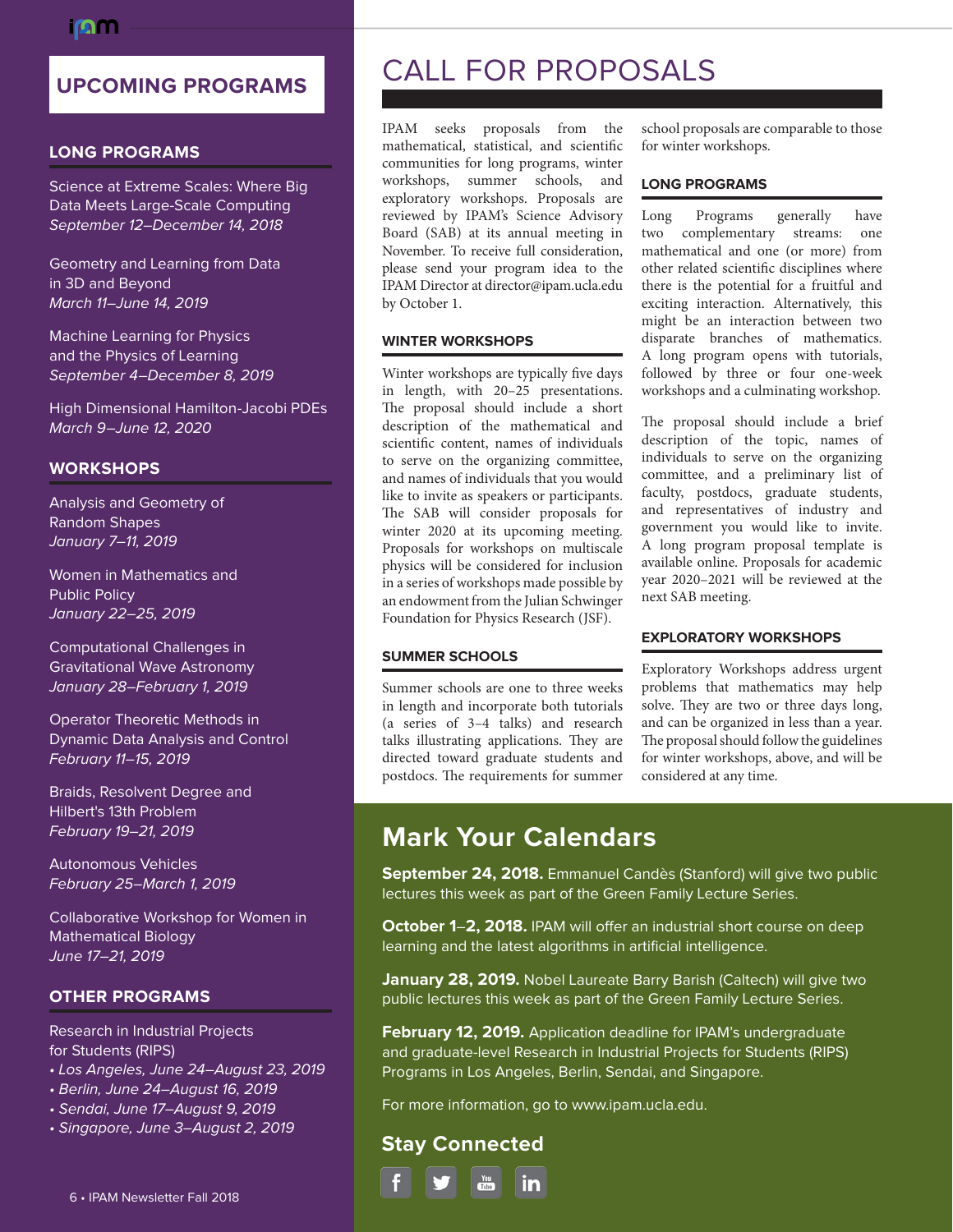### **Pure Mathematician**

(*continued from page 1*)

proposals were in applied math, which is not my specialty. Then I began talking with physicists who design particle accelerators about some of the pure mathematics problems that arise in their work. Based on those conversations, at the next scientific advisory board meeting I proposed that we do a workshop on the topic."

The result was the IPAM workshop Beam Dynamics, held in 2017 and devoted to better understanding and extending the mathematical methods available to accelerator physicists, as well as to gaining a better grasp of ways to control the physics and technology of these systems, which have many industrial and medical applications. "I was delighted to be able to come up with an idea for a workshop that was applied - the IPAM ideal," Wilkinson says. "And I know I would not have thought of it without my experience on the Science Advisory Board."

Beam Dynamics attracted a diverse group — including physicists and mathematicians, and ranging from academics to individuals working in national laboratories. "It's a wonderfully informal set up at these IPAM workshops, where I felt comfortable taking the microphone from time to time and asking questions that I thought would connect people from different fields who tend to speak very different languages," Wilkinson says. "In the end it was generally agreed among the participants that this workshop was really successful in bringing together colleagues in pure dynamics who were able to talk in depth about concrete problems that the people who design particle accelerators wanted to solve."

Wilkinson then co-organized a second IPAM workshop that was held last January, this one on a pure mathematics topic. New Methods for Zimmer's Conjecture focused on a recent breakthrough in advancing the decades-old work of the mathematician Robert J. Zimmer at the University of Chicago. One of the central questions about Zimmer's conjecture was recently answered by three researchers, including two University of Chicago postdoctoral scholars. After talking with one of the researchers, Indiana University's David Fisher, about the potential for the breakthrough to lead to new ideas that could be used to solve other problems, Wilkinson proposed that they help to coorganize an IPAM workshop that would both present the new techniques and place them within a broader context of work that had begun in parallel fields. "It was fascinating, and it opened up a dialogue that led to some interesting new collaborations," Wilkinson says.

"Some of the most interesting problems in mathematics come from a desire to answer fundamental questions, and it's easy in pure mathematics to lose touch with the original motivating questions that have borne so much fruit," Wilkinson adds. "IPAM is the place where mathematicians can reconnect to the science behind these key questions. The applied mathematics at IPAM isn't just solving a problem and then looking for a field that it might apply to; it's talking to the scientists, finding out what their issues are, and then bringing in mathematicians who are well equipped and interested in answering these questions. That makes it very rewarding for everyone involved." $\blacksquare$ 

#### **BOARD OF TRUSTEES**

David Balaban, Navican Russ Caflisch, Courant Institute, NYU Tony Chan, KAUST Brenda Dietrich, Cornell University Karina Edmonds, Google Mark Green, UCLA Alfred Hales, CCR La Jolla Sallie Keller, Virginia Tech University Steven Koonin, NYU Alan Lee, AMD Monique Miller, Euclidean Capital Nancy Potok, Office of Management & Budget Ronald Stern (Chair), UC Irvine Tatiana Toro, University of Washington Leland Wilkinson, H2O.ai Jeannette Wing, Columbia University

#### **SCIENCE ADVISORY BOARD**

Alexei Borodin, MIT Michael Brenner, Harvard Emery Brown, MIT Robert Calderbank, Duke University Emmanuel Candès, Stanford University Cecilia Clemente, Rice University Cynthia Dwork, Harvard University Jordan Ellenberg, University of Wisconsin Peter W. Jones, Yale University Yann LeCun, Facebook and NYU David Levermore (Chair), Univ. of Maryland Xihong Lin, Harvard University Klaus-Robert Müller, TU Berlin Assaf Naor, Princeton University Pablo Parrilo, MIT Terence Tao, UCLA Luca Trevisan, UC Berkeley Amie Wilkinson, University of Chicago

#### **IPAM DIRECTORS**

Dima Shlyakhtenko, Director Maria D'Orsogna, Associate Director Stanley Osher, Director of Special Projects Christian Ratsch, Deputy Director Susana Serna, RIPS Director

#### **NEWSLETTER**

Stacy Orozco, Editor/Designer Stacey Beggs, Raphael Stern, and Dan Gordon, Contributors